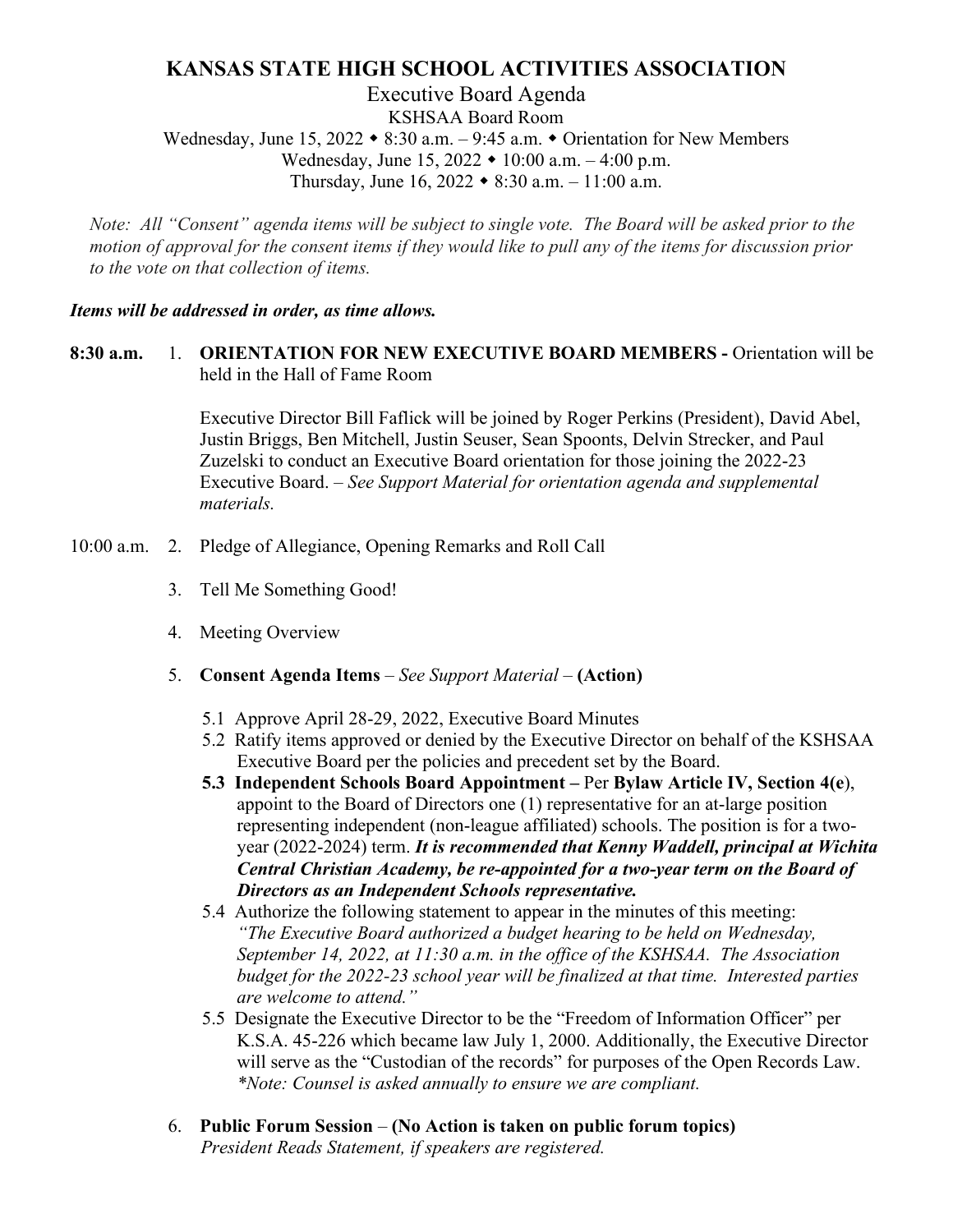#### June 2022

Page 2 of 9

## 7. **Executive Director Report (Information/Discussion)**

A. Financial Report *–See Support Material–*

- 1. KSHSAA General Fund Cash Position on May 31, 2022, was \$3,819,062. This is a year-over-year gain of \$234.809.
- 2. Investment overview.
- 3. Management Report.
- 4. Budget vs. Actuals YTD by Activity.
- 5. Budget vs. Actuals YTD by Account.

# B. **Final legislative update**

- 1. [SB 484](http://kslegislature.org/li/b2021_22/measures/sb484/) Creating Fairness in Women's Sports Act*–See Support Material–*
- 2. HB [2511,](http://kslegislature.org/li/b2021_22/measures/hb2511/) [2512](http://kslegislature.org/li/b2021_22/measures/hb2512/) Home School Eligibility, Mandatory Reporting
- 3. HB [2553,](http://kslegislature.org/li/b2021_22/measures/hb2553/) SB [455](http://kslegislature.org/li/b2021_22/measures/sb455/) Open Enrollment
- 4. HB [2659](http://kslegislature.org/li/b2021_22/measures/hb2659/) Cardiac Screening for Athletes
- 5. HB [2587](http://kslegislature.org/li/b2021_22/measures/hb2587/) Concussion Management Teams
- 6. HB [2542](http://kslegislature.org/li/b2021_22/measures/hb2542/) Protecting Officials

## C. **Preliminary budget suggestions**. Annual Capital Outlay Expenditure Analysis:

- 1) Immediate Priority (June or July, 2022)
- 2) Near Future Priority (2022-23 or 2023-24)
- 3) Priority 3-5 years from now
- 4) Priority 6-9 years from now
- 5) Priority  $10 + \text{years from now}$

# Building & Office Renovation and New Equipment \$10,000 1) Accommodations and technology for new staff position (IT) Building & Office Equipment \$15,000 1) Update select computers Furniture/Fixtures  $\$2,000$ 2) Misc. est. Printing Equipment \$4,000 2) Maintenance & Misc. est. Automobiles \$25,000 2) New automobiles during the 2022-23 fiscal year. est. Phone system  $$30,000$  3) Replace existing with upgraded and modern system est. Building \$60,000 4) HVAC est.

## Office Building

KSHSAA office history is as follows:

- a. 1910-1927 … no office space utilized
- b. 1927-1953 … rented office space in the National Reserve Building and New England Building.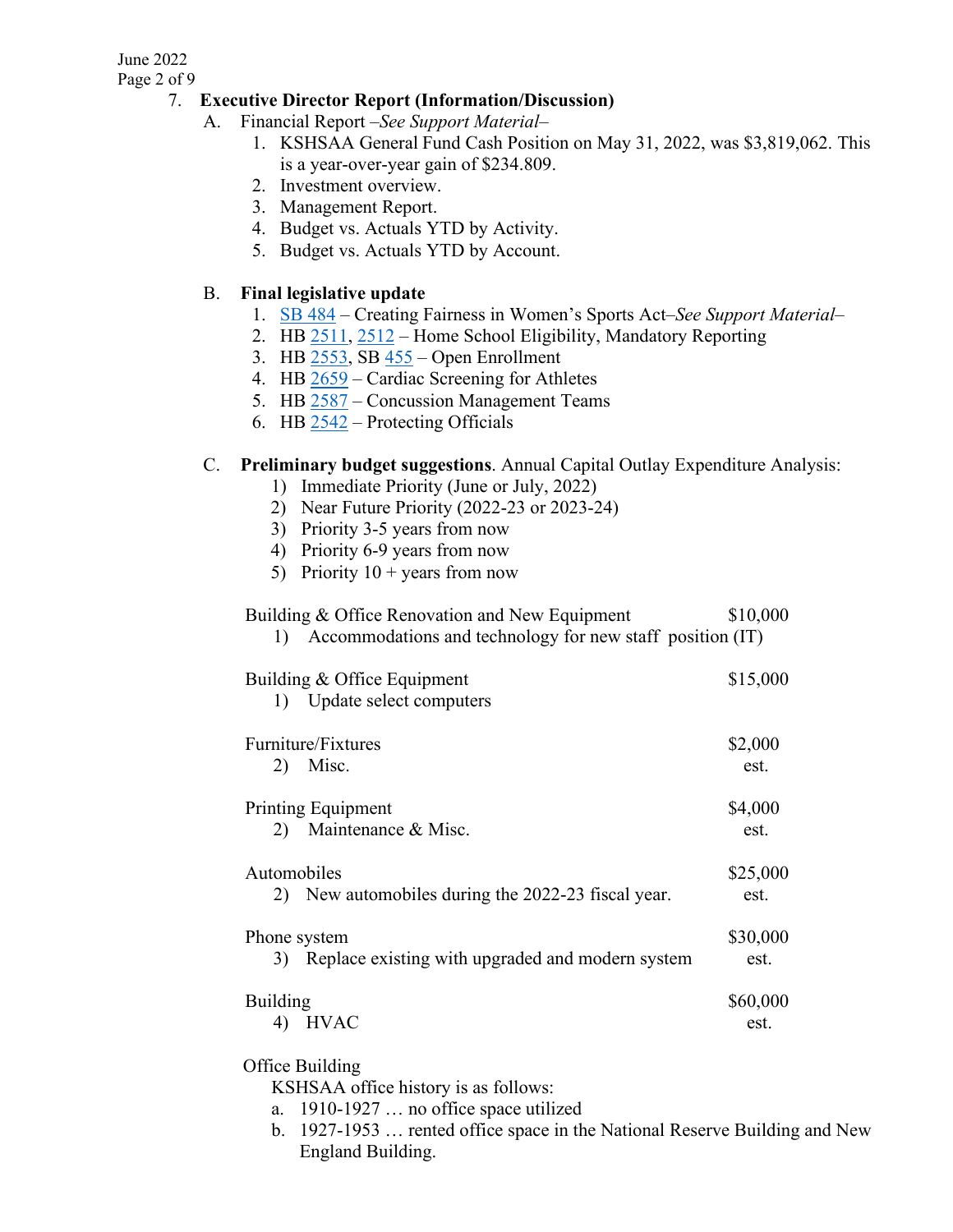- c. 1953-1968 … Owned 5,000 sq. ft. bldg. at 1300 Topeka Ave. (15 years)
- d. 1968-2000 … Owned 10,000 sq. ft. building at 520 W. 27th (32 years)
	- e. March 2001 … Began construction at 601 SW Commerce Place
- f. June 17, 2002 … Moved into 24,500 sq. ft. building (completing 20th year)
- D. Final report for 2021-22 on 2,160 processed eligibility request (1,796 last year) with the number of approvals granted in the following categories:

|         | $10-1-2$ |       | $16-1-4$ | $17 - 1 - 1$ | $18-1-4$ | $18-1-6$ | $18 - 1 - 12$ | 18-1-13 |
|---------|----------|-------|----------|--------------|----------|----------|---------------|---------|
|         | Sup.     | Unsp. | Sem.     | Age          | N-Mbr.   | $T-E/P$  | <b>FES</b>    | $T-E/H$ |
| 2021-22 | 995      | 273   |          | 21           | 60       | 302      | 296           | 206     |
| 2020-21 | 969      | 272   | 5        | 18           | 25       | 257      | 68            | 166     |
| 2019-20 | 1,138    | 348   | 9        | 23           | 49       | 293      | 362           | 187     |
| 2018-19 | 1,022    | 332   | 9        | 16           | 44       | 303      | 359           | 157     |
| 2017-18 | 941      | 331   | 9        | 36           | 47       | 323      | 351           | 191     |
| 2016-17 | 1012     | 328   | 7        | 19           | 26       | 295      | 342           | 164     |
| 2015-16 | 916      | 300   | 14       | 35           | 29       | 302      | 383           | 185     |
| 2014-15 | 889      | 271   | 12       | 51           | 37       | 349      | 356           | 241     |
| 2013-14 | 863      | 246   | 5        | 57           | 46       | 353      | 396           | 171     |
| 2012-13 | 908      | 234   | 14       | 60           | 49       | 358      | 375           | 268     |
|         |          |       |          |              |          |          |               |         |

- E. Following this meeting, 2021-22 Executive Board binders will be emptied and prepared for the next year's Board members. **If you wish to retain your binder, please take it with you following adjournment. New members are asked to leave your binders with us for meeting preparations.**
- F. **2021-22 State Champions Report**. *–See Support Material–*
- G. **2021-22 Member School Postseason Participation Report**.*–See Support Material–*
- H. **39th Annual Governor's Scholars Program** –*Will be distributed at the meeting–*
- I. **State Reports to NFHS Board** Prior to each NFHS Board meeting, each state submits summaries for review by NFHS staff and Board members; the June submittal is included for your review. *–See Support Material–*
- J. **Staffing Updates**
- K. **NCAA/NFHS – Midwest Basketball Showcase** Friday-Saturday, June 17-18 at Staley High School. Kansas is partnered with Missouri, Oklahoma, Nebraska, and Iowa to provide opportunity for 220 prospective Division 1 recruits from the graduating classes of 2023-25.
- L. **NFHS Network Board** Opportunity for service; four meetings each year for four years.
- M. **Kansas National Football Foundation** The Bill Snyder Family Chapter of the KNFF honored 14 student-athletes on May 11 in Lawrence, KS. . *–See Support Material–*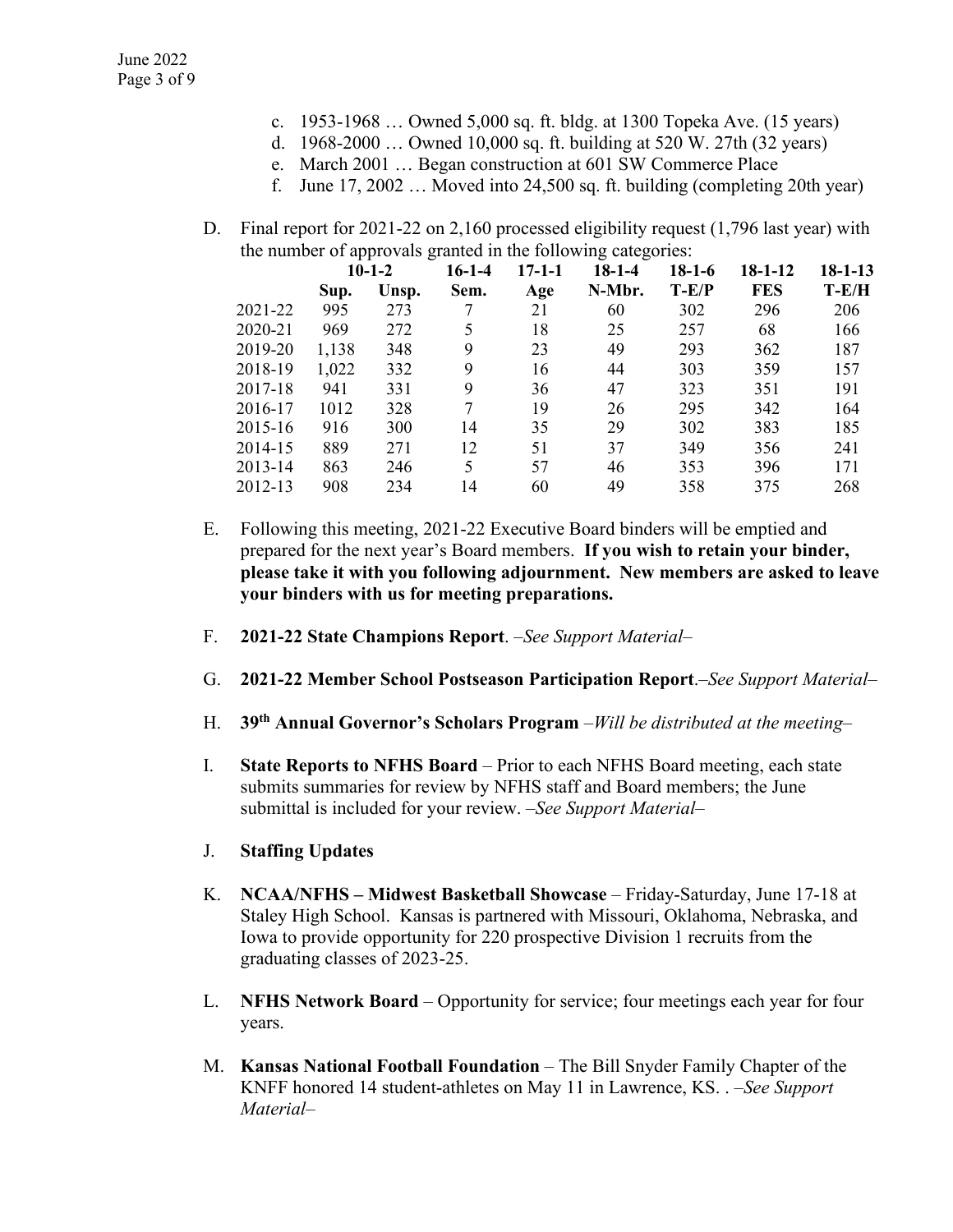- N. **Flag Football** The NFL and the KC Chiefs are interested in seeing football expand at the interscholastic level. Multiple Kansas postsecondary institutions are playing flag style. Staff will continue to refer such requests to the local level. *–See Support Material–*
- O. **NFHS National Book Study –** KSHSAA Staff engaged and completed a study of *From Athletics to Engineering – 8 Ways to Support Diversity, Equity, and Inclusion for All* by Johnnie Johnson and Dr. Michael Webber. *–See Support Material–*
- P. **Weekly Announcements**  Staff completed a weekly delivery of announcements for member schools and welcomes input regarding possible enhancements to this communication process.
- Q. **Review selected correspondence and related news** *–See Support Material–*
	- 1. D. Hoffman Correspondence/Reply on eligibility of Hays student.
	- 2. Kansas Governor Scholars correspondences on former Mill Valley student.
	- 3. KSHSAA Covered True Blue Scholarship Thank You notes.
- R. **Multiplier Status Update -** Results from member school classification vote.
- 8. **Administrative Staff Reports** Fran, Brent, Mark, Jeremy, Craig, Rod, and Annie. *–See Support Material–* **(Information/Discussion)**
- 9. **NFHS Annual Meeting**  Finalize travel plans for attendance at NFHS Annual Meeting in San Antonio, June 28-July 2. **(Information)**
- 10. **Hall of Fame Committee** The Executive Board is to appoint two members to the KSHSAA Hall of Fame Selection committee. Most recent past members, and current members of the committee are as follows:

| $\frac{1}{2}$                    |           |
|----------------------------------|-----------|
| Tom Hollingsworth, Arkansas City | 2008-2012 |
| Jim Keller, Douglass             | 2008-2012 |
| Randy Fulton, Greensburg         | 2009-2013 |
| Gayle McMillian, Salina          | 2009-2013 |
| Ray Daniels, Kansas City         | 2010-2014 |
| Don Smith, Goodland              | 2010-2014 |
| Janis Whitfield, Newton          | 2011-2015 |
| Joe Martin, Frontenac            | 2011-2015 |
| Charlotte Davis, Kansas City     | 2012-2016 |
| Bill Faflick, Wichita            | 2012-2016 |
| Ardith Dunn, Satanta             | 2013-2017 |
| Allaire Homburg, Stockton        | 2013-2017 |
| Dale Cushinberry, Topeka         | 2014-2018 |
| Bob Warkentine, Salina           | 2014-2018 |
| Leticia Nielson, Wichita         | 2015-2019 |
| Brad Smith, Altamont             | 2015-2019 |
| Mark Goodheart, Bison            | 2016-2020 |
| Jean Ney, Kansas City            | 2016-2020 |
|                                  |           |

#### **Past Members – (most recent 10-year period)**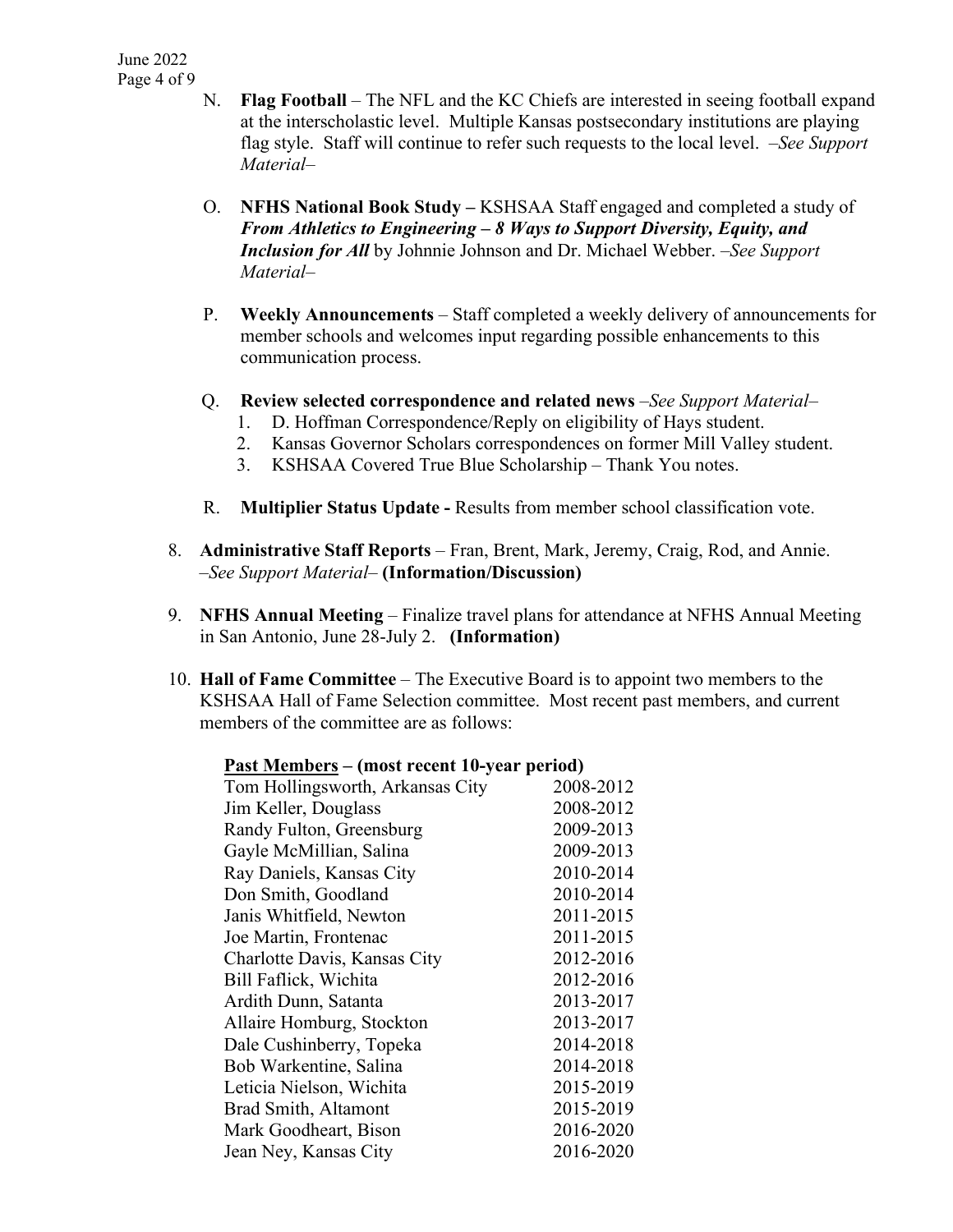| Bob Jackson, Logan        | 2017-2021 |
|---------------------------|-----------|
| Tamie Preston, Dodge City | 2017-2021 |

#### **Current Members**

| Marvin Estes, Wichita       | 2018-2022 |
|-----------------------------|-----------|
| Ginny Honomichl, Baldwin    | 2018-2022 |
| Martha Gabel, Olathe        | 2019-2023 |
| Gerald Henderson, McPherson | 2019-2023 |
| Kim Lohman, Lakin           | 2020-2024 |
| Bill Lowry, Otis-Bison      | 2020-2024 |
| Steve Curran, Girard        | 2021-2025 |
| Sue Givens, El Dorado       | 2021-2025 |

With the departure of Marvin Estes, Wichita, and Ginny Honomichl, Baldwin, the following two individuals are recommended for a four-year term of service:

• Cara Ledy, former Teacher, Coach, Principal; USA-Kansas; Colwich

• Britton Hart, Former Teacher, Coach, AD, Principal; KASB; Emporia. Both nominees have professional experiences which will serve the committee well. Additionally, it is recommended Gerald Henderson, McPherson, serve as chairperson of the committee. **–** *See support material* **- (Action)**

- 11. **Board of Director Meeting Breakout Debrief** As part of the April 29 BOD meeting, respective classifications of schools conducted breakout sessions to discuss critical topics which may require action or further study, including placement on the Regional Administrator/BOE Meeting agenda. This discussion is an opportunity to review breakout session discussion points. *–See Support Material–* **(Discussion, Possible Action)**
- 12. **Staff Handbook Updates** Annually, staff evaluate, editorially update, and possibly revise the KSHSAA Staff Handbook. Following review and discussion of the KSHSAA Staff Handbook, it is recommended the Staff Handbook be approved for the following school year. *– See Support Material –* **(Discussion, Action)**
- 13. **Advisory Group Recommendations** At the April Executive Board meeting, member schools and advisory groups submitted recommendations. They were published as part of the April 28-29, 2022, Executive Board Meeting Minutes. At this meeting, final action will be completed for these items.

RECOMMENDATION: In your support material is a composite of all recommendations which were submitted by advisory groups in April. The staff's recommendations are listed per the following "action code":

- 1) Recommendations adopted by the Executive Board
- 2) Items to be referred to the Board of Directors
- 3) Items to be referred to the fall Regional Meetings
- 4) Recommendations denied
- 5) No action, either because they are in existence or because no action is necessary

While reading through staff recommendations, you may wish to assign your own "action code" (1, 2, 3, 4, or 5) to items. Those topics you disagree with or have questions about, would then be subject to discussion. In the interest of time, should all Executive Board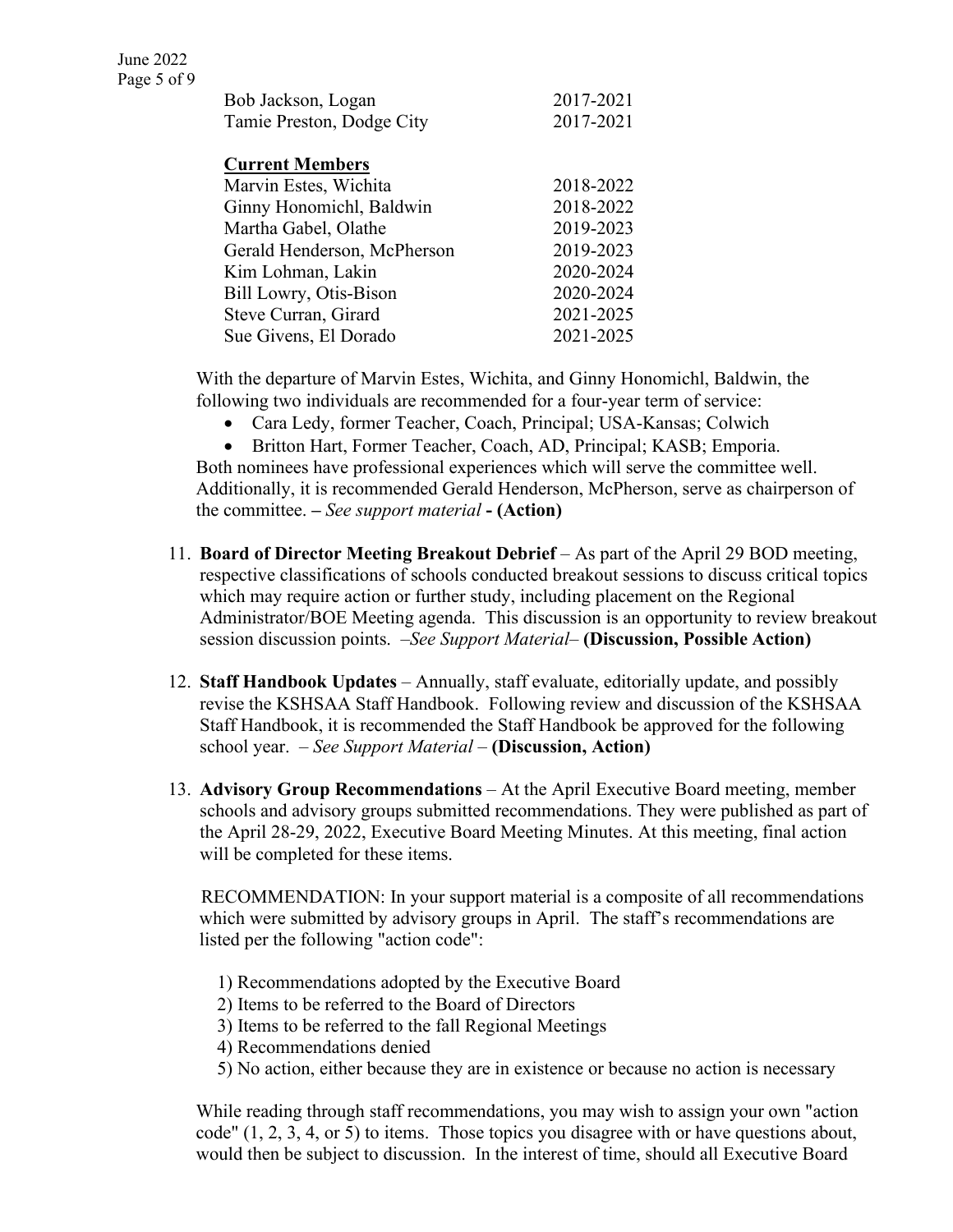members agree with staff recommendation(s), the item(s) would require action but not necessarily discussion. *–See Support Material–* **(Discussion, Action)**

14. **Forfeiture Policy** - Staff proposes the following language be included in all team sport manuals –

*If a regular season game (including invitational tournaments) is not played due to a team/school not having enough players to field a legal team, and both schools agree that a make-up date cannot be determined, the game will count as a forfeit and a win in postseason seeding for the team who was willing and able to play. The game would count as a loss for postseason seeding for the team lacking players.* 

*After a school starts the season with a team but is unable to finish the season due to lack of players, all games scheduled will count as a forfeit win unless the school losing a contest can find another opponent. The school with a discontinued team must notify the KSHSAA that they are no longer participating and the KSHSAA will make updates to the win/loss record form.* 

*If a team forfeits and marginal points are used as seeding criteria, the maximum marginal points allowed will be awarded (+/-13 or +/-21 in football, +/-15 for basketball)*

Staff recommends the language be approved for inclusion in team sport manuals. *–* **(Discussion, Action)**

15. **Games Not Played –** Staff proposes the following language be included in all team sport manuals –

*Games not played because of weather or other unforeseen circumstances do not count as a win or a loss for either team when seeding postseason tournaments. Reasonable efforts should be made between school administrators to reschedule all contests, but if schools are unable to reschedule the game it does not count as a forfeit win or loss and will be recorded as "no game played". When determining seeding for postseason tournaments the number of wins is divided by the number of games played to determine the winning percentage.* 

*This policy applies to both regular season and invitational tournament games. If a tournament is played and a team does not participate due to weather or unforeseen circumstances, the tournament manager will advance a team in the bracket but neither the team advanced nor the team going to the back side of the bracket will count the game as a win or loss. It simply counts as no game played.*

*Only when the originally scheduled opponent agrees that no reschedule is possible, a school may seek a different opponent to complete the schedule.* 

Staff recommends the language be approved for inclusion in team sport manuals. *–* **(Discussion, Action)**

16. **Football Manual Update** – The Board of Directors approved the adoption of 6-Player Football with the implementation set for the 2022-23 school year. As 6-Player Football is conducted with rules congruent to 8-Player Football, staff recommend the inclusion of 6- Player with all 8-Player references in the Football Manual. *–* **(Discussion, Action)**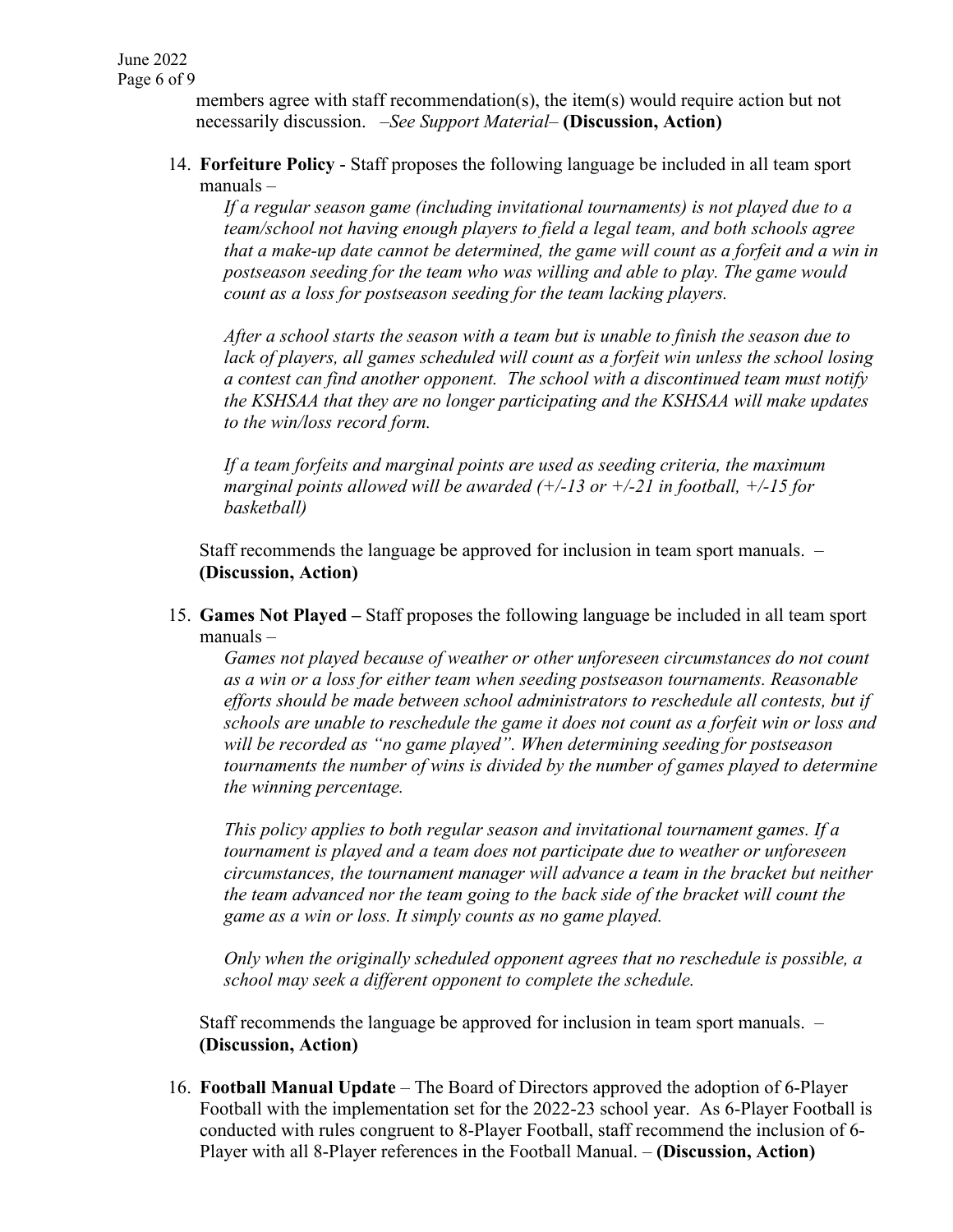17. **Golf Manual Update** - Staff recommends approval of the following additional detail to be included in the Golf Manual:

*In the two-day championship format - after the completion of round one, no competitor may play or practice on the competition course. The putting green or driving range is still available at the discretion of course management.* **- (Discussion, Action)**

18. **Tennis Manual Updates -** Staff recommends approval of the following additional detail to be included in the Tennis Manual:

*Treatable Medical/Injury Time Outs may only be called after warm-up has been initiated. The single ten minute medial/injury timeout begins when the coach, trainer, or adult responsible arrives courtside to assess and render support for the athlete.* 

*When a match includes a default from both participating teams concurrently, the match shall be declared a win for the side with the highest percentage of games won during the regional tournament. The team points for the places involved will be added, divided by two and then equally awarded to each team. –* **(Discussion, Action)**

- 19. **Basketball Manual Changes** Staff recommends approval of the proposed detail to be included in the Basketball Manual. *–See Support Material–* **(Discussion, Action)**
- 20. **Wrestling Manual Update** *–* The NFHS approved 14 weight classes for interscholastic girls competition for implementation during the 2023-24 school year. The boys currently have 14 weight classes. States are given the option of early adoption. Staff recommend the adoption of 14 weight classes for girls starting with the upcoming 2022-23 school year. – **(Discussion, Action)**
- 21. **NFHS Baseball/Softball Rule Review** *–* Based upon recent and historical end of game issue, staff will review game ending procedures for baseball and softball. NFHS provides the following language relative to game ending procedures in baseball (softball is similar):

*ART. 3 ... If weather or darkness interferes with play so that the game is called (ended) by the umpire, it is a regulation game:* 

*a. if five full innings have been played, or if the home team has scored an equal or greater number of runs in four or four and a fraction turns at bat than the visiting team has scored in five turns at bat; or* 

*b. if play has gone beyond five full innings.* 

*If the game is called when the teams have not had an equal number of completed turns at bat, the score shall be the same as it was at the end of the last completed inning; except that if the home team in its half of the incomplete inning, scores a run (or runs) which equals or exceeds the opponent's score, the final score shall be as recorded when the game is called.* 

*ART. 4 ... A state association may adopt game-ending procedures that determine how games are ended, including suspended games. However, if a state does not adopt game-ending procedures, or by mutual agreement of the opposing coaches and the umpire-in-chief, any remaining play may be shortened or the game terminated. If a state association has adopted game-ending procedures, only those game-ending procedures may be used, unless the opposing coaches wish to terminate the game.*